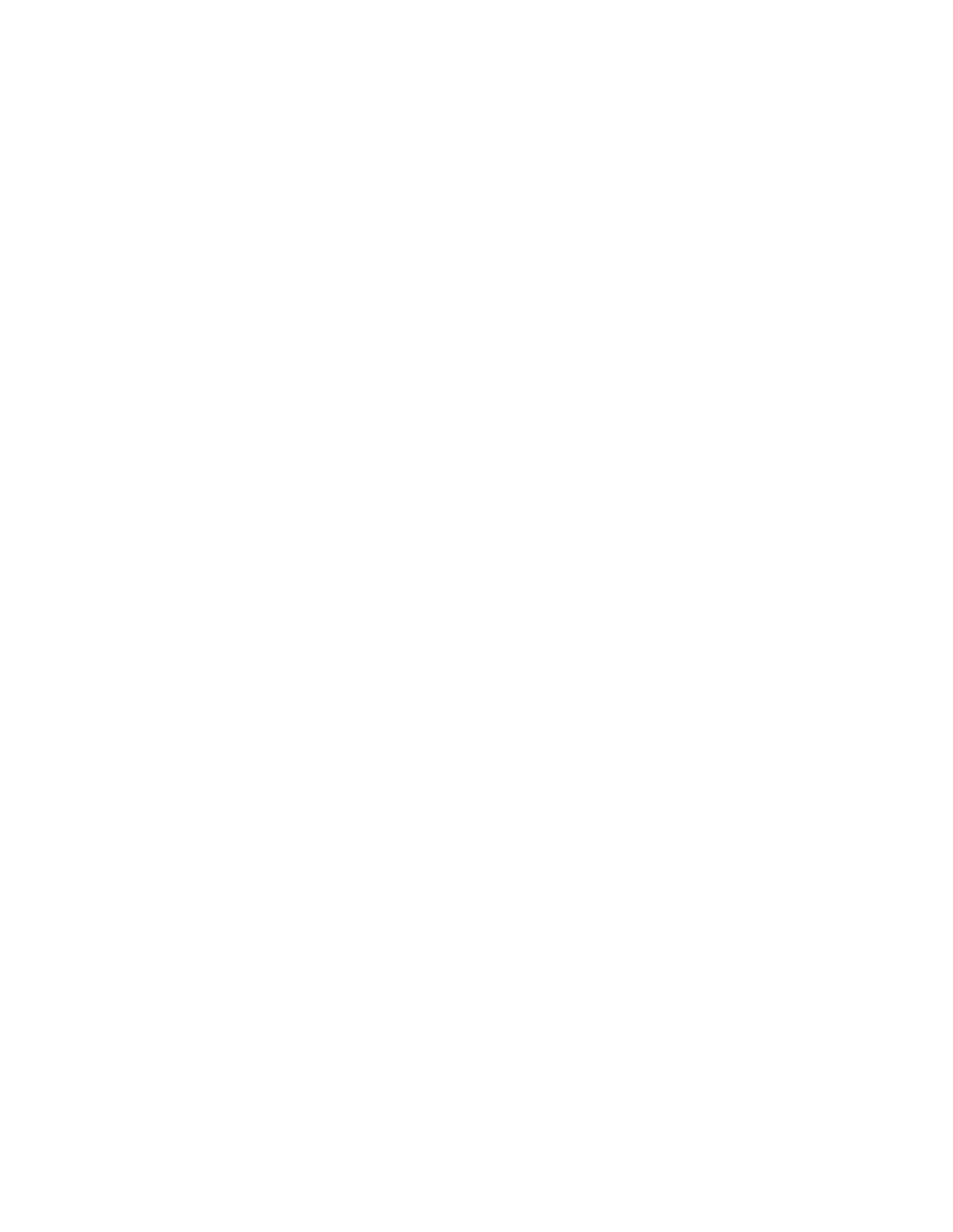Living Midair, poems by Karen June Olson *Living Midair,* poems by Karen June Olson

### About the Author About the Author

Education at St. Louis Community College. Her poems have Education at St. Louis Community College. Her poems have appeared in The 2River View, The Mas Tequila Review, Third appeared in *The 2River View, The Mas Tequila Review, Third*  Karen June Olson is Professor Emerita of Early Care and Karen June Olson is Professor Emerita of Early Care and Wednesday, Tipton Poetry Journal, and UCity Review. *Wednesday, Tipton Poetry Journal,* and *UCity Review.*

### About the Artist About the Artist

Brianna Vuagniaux, a musician in a women's folk band called Hot Brianna Vuagniaux, a musician in a women's folk band called Hot Missoury, works with children as a nurse. She lives in the Ozark Missoury, works with children as a nurse. She lives in the Ozark hills, where she also paints and doodles. hills, where she also paints and doodles.

### About 2River About 2River

individual authors in the 2River Chapbook Series. 2River is also individual authors in the 2River Chapbook Series. 2River is also Since 1996, 2River has been a site of poetry and art, quarterly Since 1996, 2River has been a site of poetry and art, quarterly<br>publishing The 2River View and occasionally publishing publishing *The 2River View* and occasionally publishing the home of Muddy Bank, the 2River blog. the home of Muddy Bank, the 2River blog.

Richard Long, Editor Richard Long, Editor 2River

twitter.com/2weetRiver (@2weetRiver) twitter.com/2weetRiver (@2weetRiver) www.instagram.com/2RiverPoetry www.instagram.com/2RiverPoetry www.facebook.com/2RiverPoetry www.facebook.com/2RiverPoetry www.muddybank.org www.muddybank.org 2river.tumblr.com 2river.tumblr.com ISSN 1536-2086 ISSN 1536-2086 www.2River.org www.2River.org

# Living Midair Living Midair

poems by Karen June Olson poems by Karen June Olson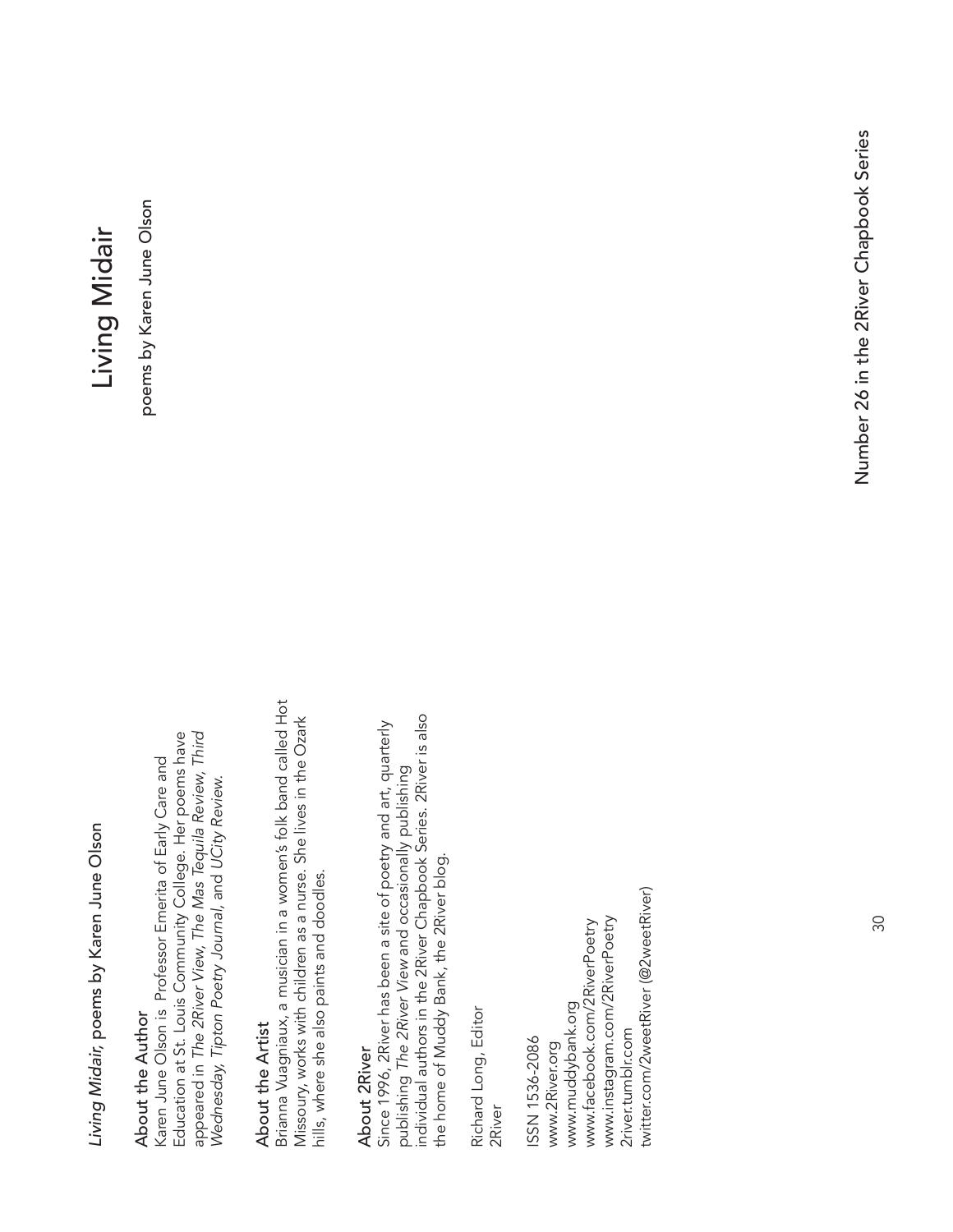

www.2River.org www.2River.org 2River

Book Cover: Brianna Vuagniaux Book Cover: Brianna Vuagniaux Editor: Richard Long Editor: Richard Long

Copyright @ 2019 Karen June Olson Copyright © 2019 Karen June Olson

All rights reserved. Except for brief quotations in critical articles All rights reserved. Except for brief quotations in critical articles or reviews, no part of this book may be reproduced in any or reviews, no part of this book may be reproduced in any manner without prior permission from the publisher. manner without prior permission from the publisher.

Published April 2019 by 2River Published April 2019 by 2River

Acknowledgments: Acknowledgments:

Writing Class," "A River," "This Time Around," and "A Struggle Writing Class," "A River," "This Time Around," and "A Struggle Grateful acknowledgment is made to the following journals in which some of the poems first appeared (sometimes in earlier Grateful acknowledgment is made to the following journals in which some of the poems first appeared (sometimes in earlier versions and with different titles): 2River: "Voice Lessons In a versions and with different titles): 2River: "Voice Lessons In a to Get Out"; and Third Wednesday: "The Grand Return." to Get Out"; and *Third Wednesday:* "The Grand Return."

all rose higher into a full chorus, the marsh rippled all rose higher into a full chorus, the marsh rippled with life. We stood, talked of temple bells, with life. We stood, talked of temple bells, crisp and sure, the hands that held them, crisp and sure, the hands that held them,

and how they ring and how they ring and ring and ring.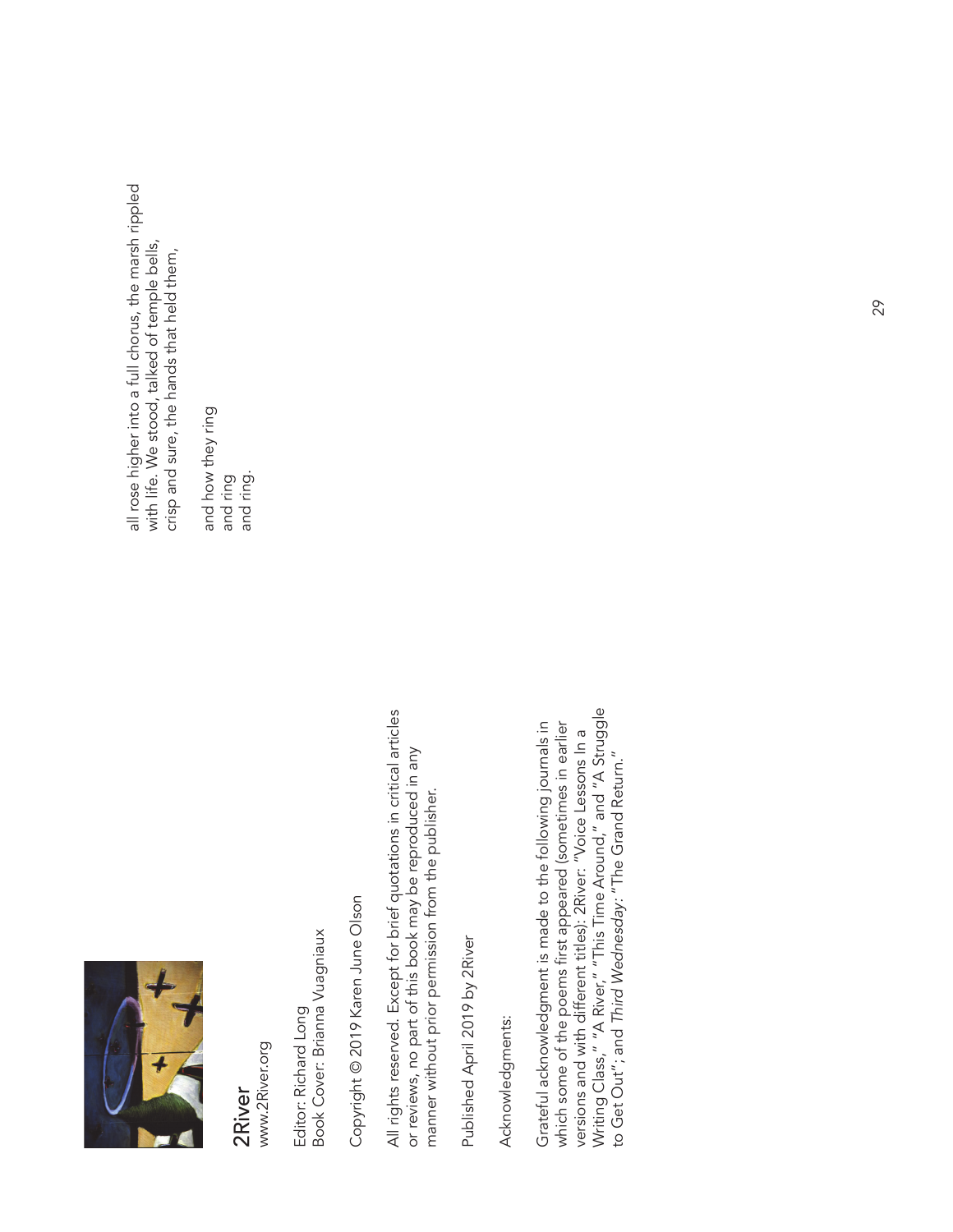#### Awakened Awakened

We hiked along a gray summit trail We hiked along a gray summit trail where wild grass was slapped flat where wild grass was slapped flat from winter's rough hands. from winter's rough hands.

lit the dead woods with a discomfort of color. lit the dead woods with a discomfort of color. The trails were easy, even without compass The trails were easy, even without compass we found our way, yet oddly, redbud trees we found our way, yet oddly, redbud trees

that clung to their dried fruits, admired those unwilling that clung to their dried fruits, admired those unwilling We had walked miles, circled hidden groves We had walked miles, circled hidden groves to drop summer's bounty. to drop summer's bounty.

of things, a ledge or trail's end we shied from. of things, a ledge or trail's end we shied from. (yes, the path was uneven), it was the edge (yes, the path was uneven), it was the edge We managed to avoid certain dangers— We managed to avoid certain dangers-

if it was waxing or waning, or if that even mattered. if it was waxing or waning, or if that even mattered. In the weeds a painter set an easel and brushed In the weeds a painter set an easel and brushed a slice of moon into his sky. We wondered a slice of moon into his sky. We wondered

swooped our caps. From the whoosh of wings, small birds swooped our caps. From the whoosh of wings, small birds As we walked toward the forest edge a red-tailed hawk As we walked toward the forest edge a red-tailed hawk scattered like dry leaves. We crouched. scattered like dry leaves. We crouched. We waited, disquieted. We waited, disquieted.

Hundreds of peepers were silenced by the movements Hundreds of peepers were silenced by the movements the drill of a woodpecker, the trilling of frogs, the drill of a woodpecker, the trilling of frogs, of the hawk. When danger passed, of the hawk. When danger passed, the soundscape re-emerged: the soundscape re-emerged:

Klug, Ruthie Kubicek, and Sally Burgess—their encouragement instruction and to her other guides: Marge Piercy, Pam Garvey, daughters Rachel and Michele Finkelstein who inspire her, and Klug, Ruthie Kubicek, and Sally Burgess—their encouragement daughters Rachel and Michele Finkelstein who inspire her, and nstruction and to her other guides: Marge Piercy, Pam Garvey, sisterhood of The Confluence Writers: Allison Funk, Melanie sisterhood of The Confluence Writers: Allison Funk, Melanie to her dear husband, Marv Finkelstein, who listened to each to her dear husband, Marv Finkelstein, who listened to each and friendship shaped this book. She gives her love to her The author is indebted to Allison Funk for her wisdom and and friendship shaped this book. She gives her love to her The author is indebted to Allison Funk for her wisdom and Richard Long, and Jim Goodman. She gives praise to her Richard Long, and Jim Goodman. She gives praise to her written word. written word.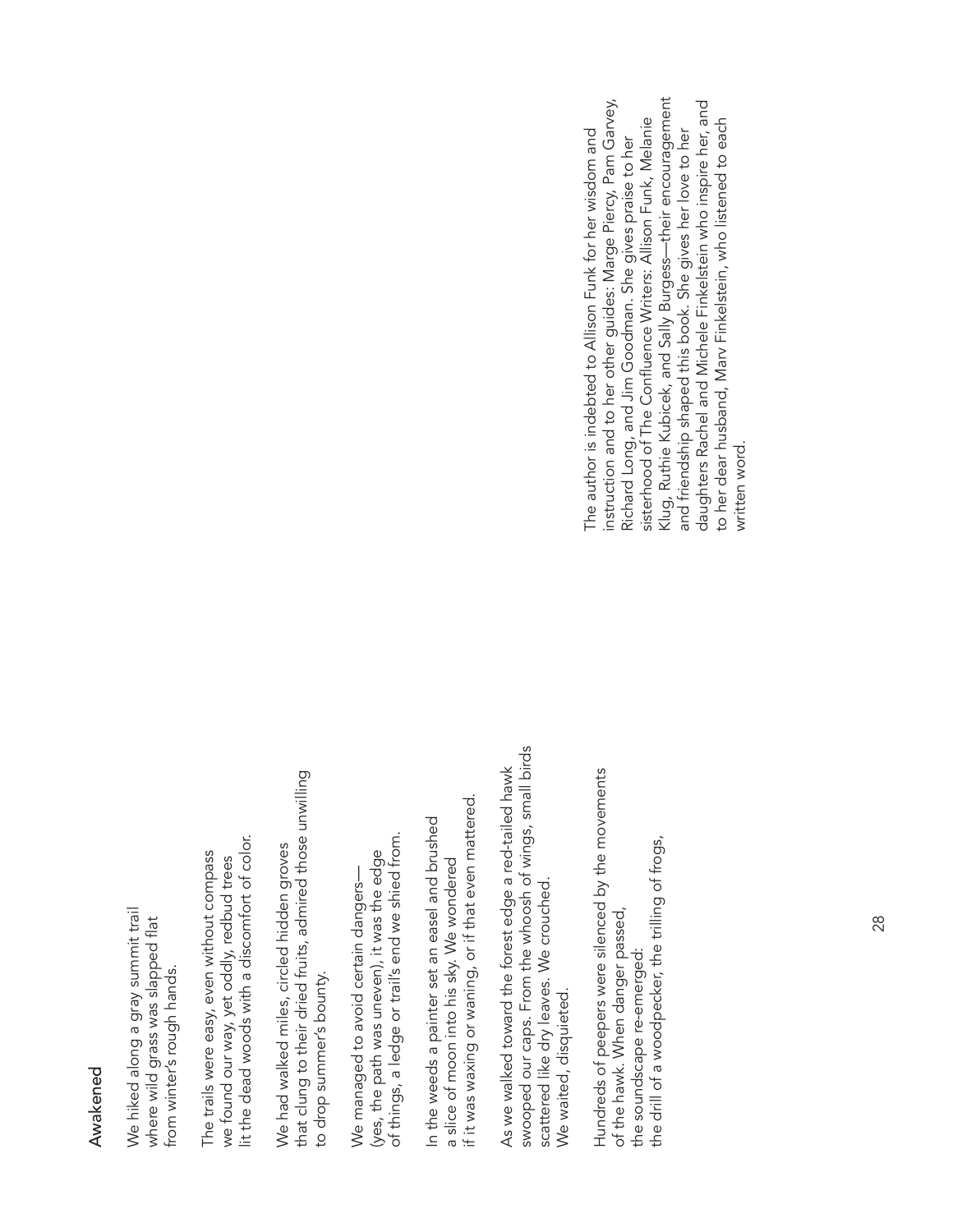# Living Midair, poems by Karen June Olson *Living Midair,* poems by Karen June Olson

#### Contents Contents

| Living Near the Edge                 |                          | ᡐ                        |
|--------------------------------------|--------------------------|--------------------------|
| Jagged Tattoo                        | S                        |                          |
| It's Only the Wind                   |                          | $\overline{\phantom{m}}$ |
| Voice Lessons In a Writing Class     | $\approx$                |                          |
| A River                              | <u>က</u>                 |                          |
| The Suckers Are Running              | $\overline{4}$           |                          |
| Wild Ride                            |                          |                          |
| I'm Sorry Laura Salvatori            | $\frac{6}{10}$           |                          |
| Riding Waves                         | $\overline{1}$           |                          |
| Sugar Maple                          |                          |                          |
| A Grandmother's Mirror               | $\frac{8}{10}$           |                          |
| Their Mother's Voice Was Music       | $\overline{\mathcal{S}}$ |                          |
| This Time Around                     |                          |                          |
| A Struggle to Get Out                | 23452                    |                          |
| Snapshots of my Grandfather          |                          |                          |
| Door-to-Door                         |                          |                          |
| Landscaping                          |                          |                          |
| Living Midair                        | 287                      |                          |
| Awakened                             | 82                       |                          |
| About the author, the artist, 2River | ೫                        |                          |

### Living Midair Living Midair

two tourists passing through dark mouths two tourists passing through dark mouths rented a Volvo, and driven unknownrented a Volvo, and driven unknown fear. Hadn't we always lived midair? fear. Hadn't we always lived midair? above the Adriatic. We'd traveled our glasses clinked a cheer or two our glasses clinked a cheer or two above the Adriatic. We'd traveled of mountains on roads that coiled of mountains on roads that coiled to the sea. It was late to entertain to the sea. It was late to entertain That night we sat on a veranda, far, managed the Rome airport, That night we sat on a veranda, far, managed the Rome airport, and we noticed the moon rise Our hotel was built to hang Our hotel was built to hang off cliffs with an overlook off cliffs with an overlook

> $\circ$   $\circ$  $\overline{\overline{a}}$

and curled around its bright edges. and curled around its bright edges. seemed to give the needed lift seemed to give the needed lift and we noticed the moon rise from the water as waves from the water as waves

eras of pleasure and plunder. We overheard eras of pleasure and plunder. We overheard as if rocks spoke straight into our faces. as if rocks spoke straight into our faces.You pointed to the illuminated cliffs, You pointed to the illuminated cliffs, the repeated beating and wash, the repeated beating and wash, tall ships and drowned sailors, where waves and wind carved tall ships and drowned sailors, and past,<br>where waves and wind carved the moan of polished stones, the moan of polished stones, limestone, created cracks limestone, created cracks and fissures. Rocks serve and fi ssures. Rocks serve witness to the sea, witness to the sea,

 $30$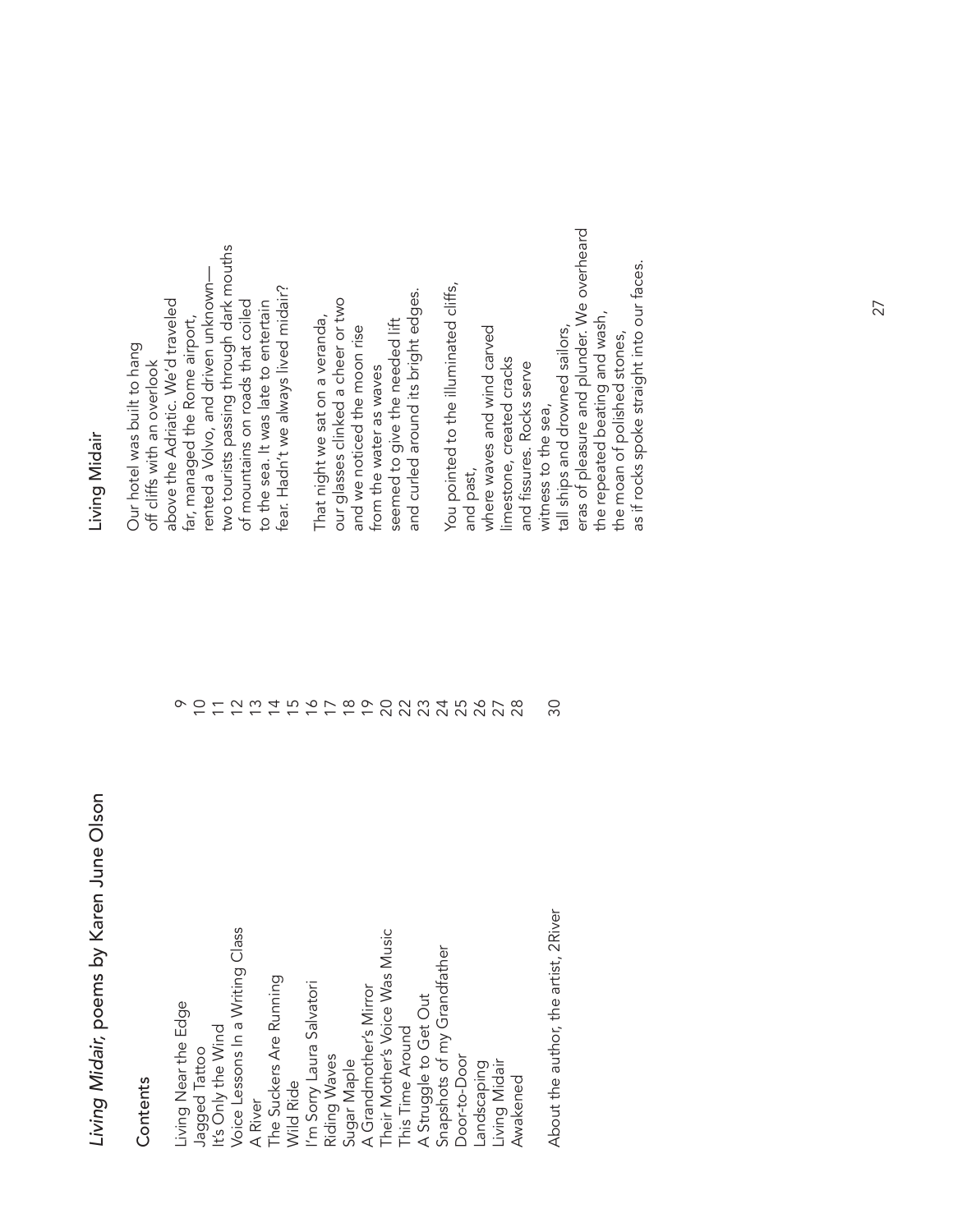### Landscaping Landscaping

for Marv

sing the garden awake, rustle<br>in the thicket and couple opening another day. Robins opening another day. Robins sing the garden awake, rustle Light seeps across the land Light seeps across the land in the thicket and couple on boughs. on boughs.

Wild liriope has spread, choking Wild liriope has spread, choking viburnum and pine. We scrape viburnum and pine. Wescrape and unearth: a brass ring,<br>some broken beads, a child's some broken beads, a child's away mud and brick, sort and unearth: a brass ring, away mud and brick, sort tangled roots, rake tangled roots, rake faded lion. faded lion.

gutter our hair with crowns. You whistle gutter our hair with crowns. You whistle Hundreds whirl down, glints of yellow Hundreds whirl down, glints of yellow a little out of tune. I know the song a little out of tune. I know the song and fly to an opening beside you. Wind frees maple spinners easily. and fly to an opening beside you. Wind frees maple spinners easily.

For my daughters, Rachel and Michele, For my daughters, Rachel and Michele, and for Marv and for Marv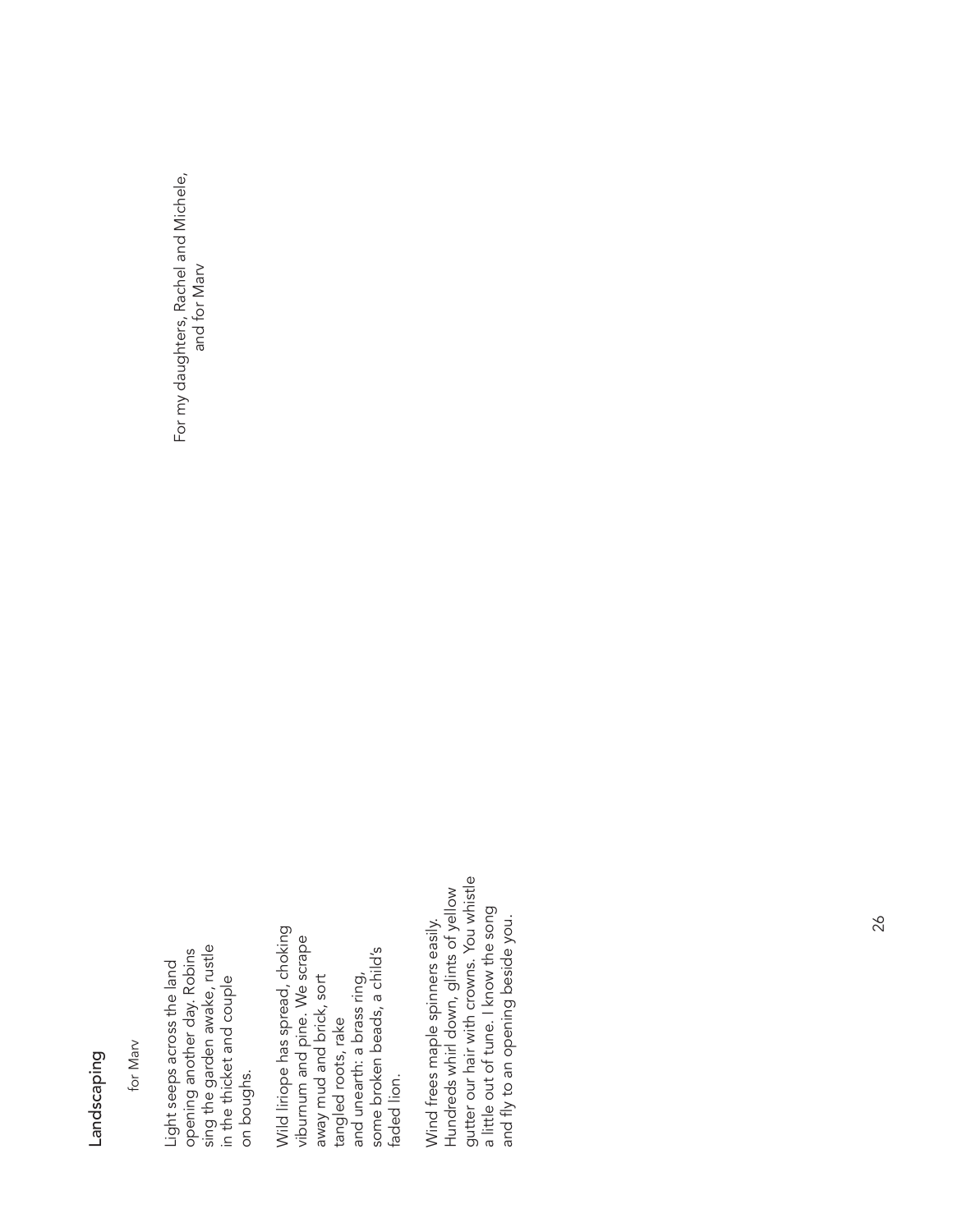Living Midair, poems by Karen June Olson *Living Midair,* poems by Karen June Olson

### Door-To-Door Door-To-Door

He drives through the neighborhood and rings a bell on a string. He drives through the neighborhood and rings a bell on a string. And the truck is filled with baked goods, layer cakes and pies. And the truck is filled with baked goods, layer cakes and pies. Each day begins early, when sparrows start to sing, Each day begins early, when sparrows start to sing,

His customers will ask him, What bread did you bring? His customers will ask him, *What bread did you bring?* Each day begins early, when sparrows start to sing. Each day begins early, when sparrows start to sing. Today, just for you, Italian, French and Rye. *Today, just for you, Italian, French and Rye.*

Woolen garments in winter, short-sleeves in spring—<br>He'll call, Fresh donuts, nutty dunkers, jelly-filled, and fried! He'll call, *Fresh donuts, nutty dunkers, jelly-fi lled, and fried!* My grandfather drives the truck, rings a bell on a string. My grandfather drives the truck, rings a bell on a string. Woolen garments in winter, short-sleeves in spring—

Chocolate Chip and Peanut Butter, the children will cry! *Chocolate Chip and Peanut Butter,* the children will cry! Cookies, the size of hands, their baker-man brings, Each day begins early, when sparrows start to sing. Each day begins early, when sparrows start to sing. Cookies, the size of hands, their baker-man brings,

Tomorrow comes early, when sparrows start to sing, Tomorrow comes early, when sparrows start to sing, We'll restock the truck, I'll ring the bell on a string. We'll restock the truck, I'll ring the bell on a string.A shiny silver dollar is pay to my liking, A shiny silver dollar is pay to my liking, For a half days' work, what will it buy? For a half days' work, what will it buy?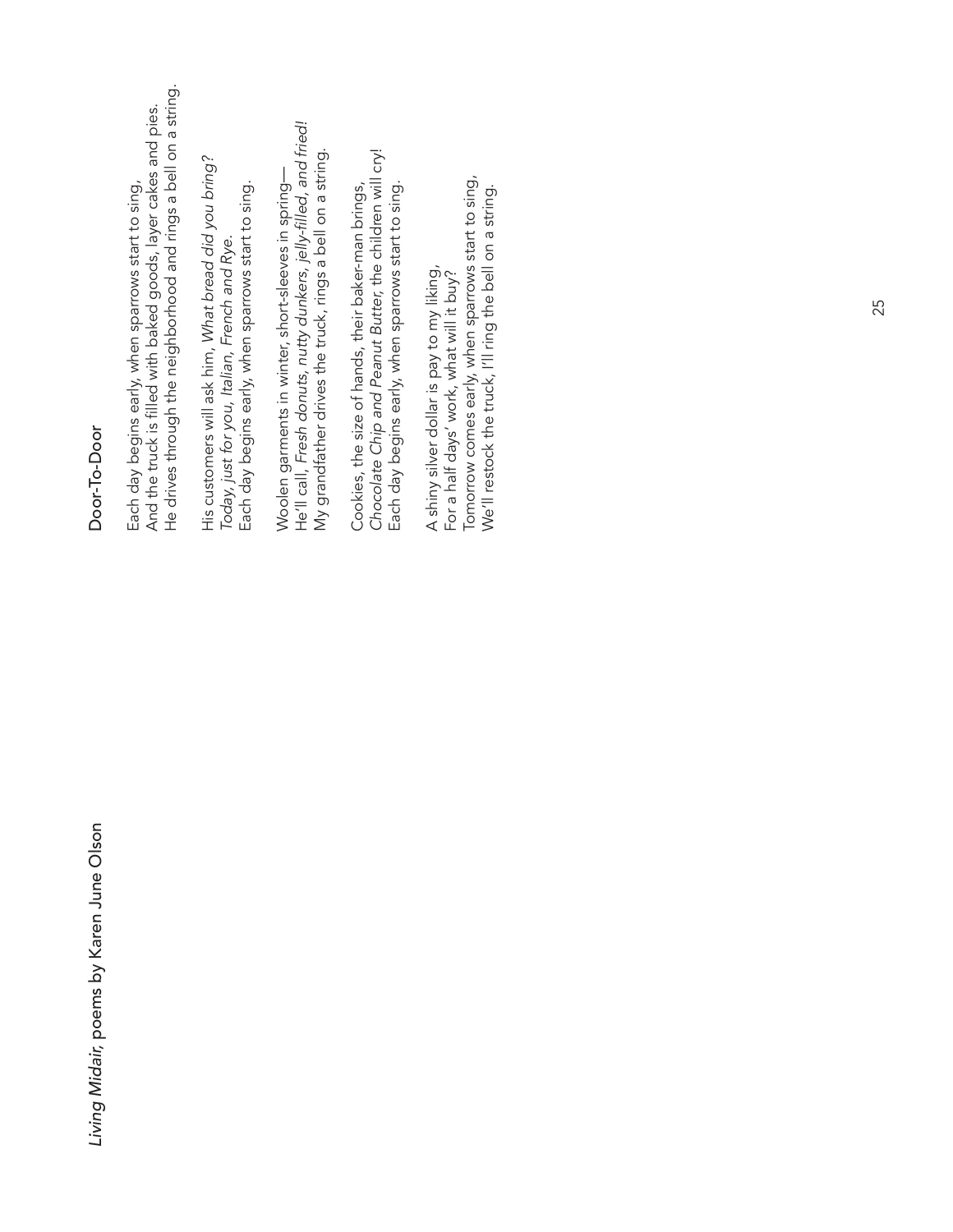# Snapshots of My Grandfather Snapshots of My Grandfather

#### $\overline{\phantom{0}}$

trolled Canadian lakes, caught and fried fish peonies, and roses, and stacked his tackle peonies, and roses, and stacked his tackle trolled Canadian lakes, caught and fried snipping flowers. He grew carnations, snipping flowers. He grew carnations, alongside a fishing pole. My old man fi shing pole. My old man I conjure him with clippers I conjure him with clippers on a hot camp fire. on a hot camp alongside a

#### $\scriptstyle\sim$

to St. Louis. One uprooted rhizome to St. Louis. One uprooted rhizome Each spring, yellow petals flame Each spring, yellow petals flame retells the story to descendants retells the story to descendants in my garden, all from a single plant he dug from a Michigan in my garden, all from a single in a king-size bed of primrose. wood, wrapped in wet paper, in a king-size bed of primrose. plant he dug from a Michigan wood, wrapped in wet paper, and flew inside a pocket and flew inside a pocket

#### ო

by time, as age does to things that have lived. by time, as age does to things that have lived. wildfl owers pressed in cowboy books, wildflowers pressed in cowboy books, and a rabbit's foot, curled inward and a rabbit's foot, curled inward in fly larvae (the one Grandma in fly larvae (the one Grandma jaw bone of a Pike festered aw bone of a Pike festered Random objects he saved: Random objects he saved: a slab of gold pyrite, a slab of gold pyrite, threw to the road), threw to the road),

#### 4

pitched a tent in Estes Park. There, wisps pitched a tent in Estes Park. There, wisps I promised not to follow his coffin, I promised not to follow his coffin, of clouds, wind in pines, perhaps of clouds, wind in pines, perhaps a young deer that shadowed a young deer that shadowed drove west to the Rockies, drove west to the Rockies, my trail.

Never forget, he said to me. Never forget, he said to me.

I only remember. I only remember 24

### Living Near the Edge Living Near the Edge

released with ease over the dead released with ease over the dead bird's head. I looked for a single as hawk stripped feathers down as hawk stripped feathers down bird's head. I looked for a single a hawk take down a mourning a hawk take down a mourning to skin. The tight knit sweater to skin. The tight knit sweater From the window I watched dove. Its mate perched still: a stone in a sweet gum tree a stone in a sweet gum tree From the window I watched dove. Its mate perched still: feather. Not one remained. feather. Not one remained.

of the wood or closer to the house of the wood or closer to the house I imagine their sharp mouths imagine their sharp mouths them a bowl of stew or stalk drooling saliva on fur rusted the frozen pond in shadows drooling saliva on fur rusted them a bowl of stew or stalk That night I heard cold yips the frozen pond in shadows That night I heard cold yips of coyotes. Are they across with a shotgun? Either way with a shotgun? Either way of coyotes. Are they across from deer kill. Shall I serve from deer kill. Shall I serve or walk the wood alone. or walk the wood alone.they watch, they gather they watch, they gather where the dogs bark? where the dogs bark? for my right to sleep as I prepare to fight for my right to sleep as I prepare to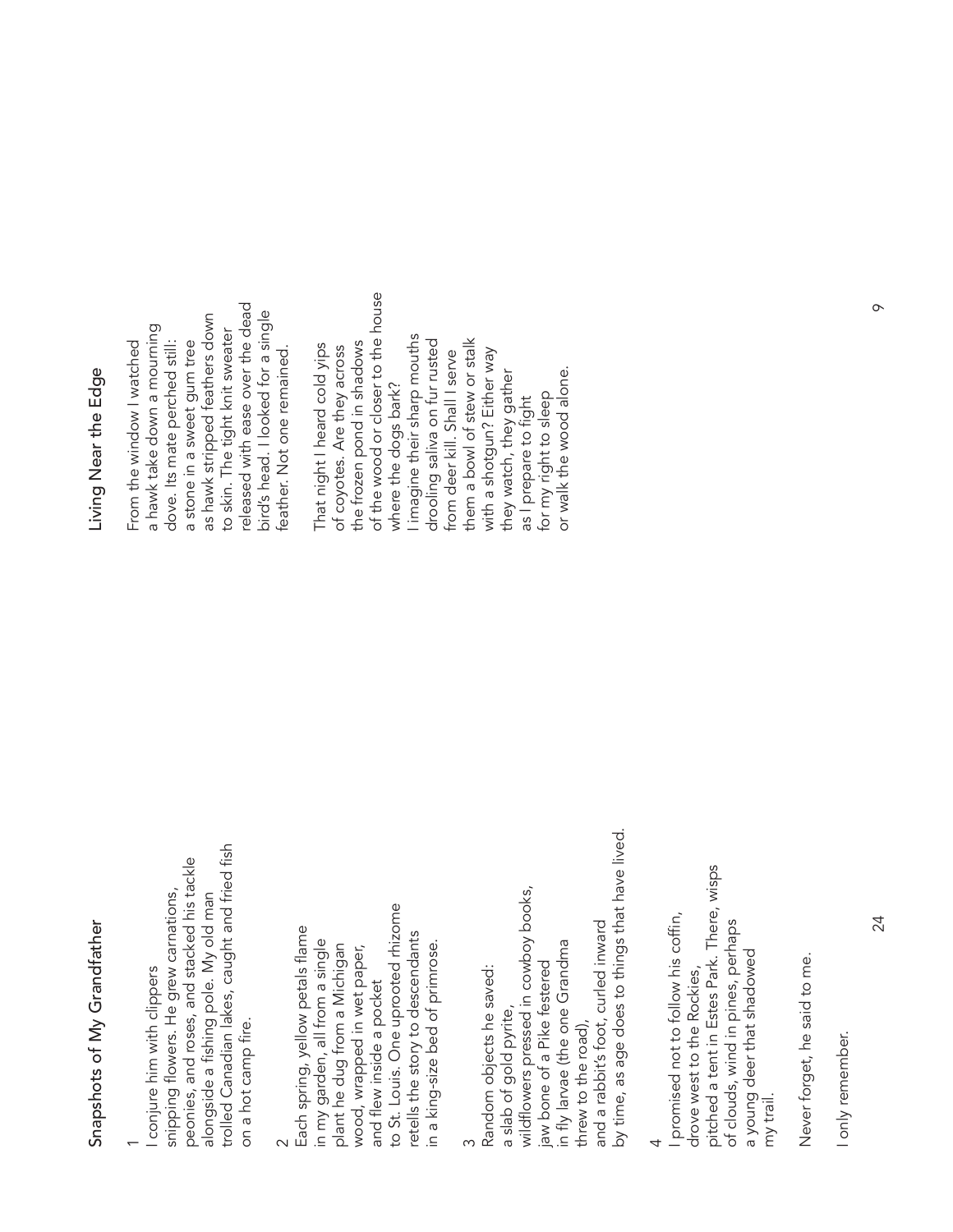### Jagged Tattoo Jagged Tattoo

She recalled crickets and tree frogs caught She recalled crickets and tree frogs caught consumed, until her dog growled consumed, until her dog growled up in their work, as she floated up in their work, as she floated her only cover a warm breeze. her only cover a warm breeze. by the edge of a dream by the edge of a dream atop sheets sweetened atop sheets sweetened at the foot of the bed. at the foot of the bed. She lay in the dark She lay in the dark by afternoon sun, by afternoon sun,

#### $\pm$

were fire. She coiled into a corner were fire. She coiled into a corner was half way inside the room, was half way inside the room, her scream burned corners her scream burned corners drew a knife and waited. drew a knife and waited. in cells, her words in cells, her words a hand, a leg a hand, a leg-

a pretty girl, alone like that, a pretty girl, alone like that, Police were long to arrive, Police were long to arrive, could have been a loner, could have been a loner, a nobody,<br>a purely random act. nouse by the tracks, a purely random act. house by the tracks, Nothing's missing, Nothing's missing, some passerby, some passerby, quick to wrap; quick to wrap; s it, ma'am? is it, ma'am?

## A Struggle to Get Out A Struggle to Get Out

was unmoved, flat and dark was unmoved, flat and dark At home, the silver lake At home, the silver lake as a grave waiting. as a grave waiting. Not a ripple. Not a ripple.

there would be no return. This time, She fought for life knowing<br>there would be no return. This time, until she emptied, made her mute until she emptied, made her mute in the hospital they drew blood in the hospital they drew blood She fought for life knowing with morphine and masks. with morphine and masks.

Was time bruised with transcendence or blunder Was time bruised with transcendence or blunder for the small bird banging against the glass. for the small bird banging against the glass.we wondered as we opened the window we wondered as we opened the window into her unmoving hands, sang parts into her unmoving hands, sang parts For five days we waited, rubbed oil For five days we waited, rubbed oil of prayers that were remembered. of prayers that were remembered.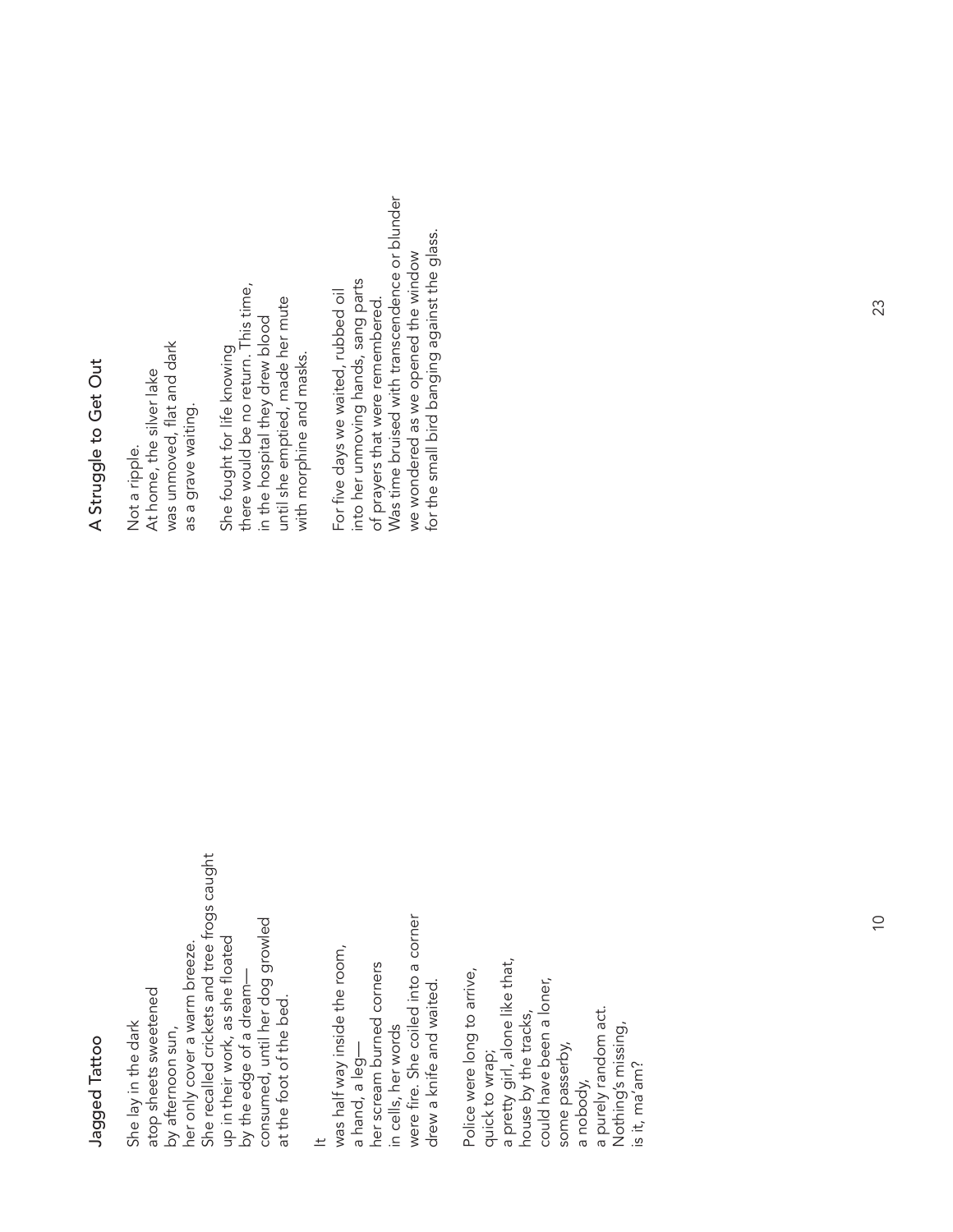### This Time Around This Time Around

toward shadow. You choked and remembered toward shadow. You choked and remembered a woman sang to a body that was curled a woman sang to a body that was curled for your dead son, bare elegies given over to a priest—what could he know in grace. In another medicated room, for your dead son, bare elegies given over to a priest-what could he know in grace. In another medicated room, We walked white halls and gazed We walked white halls and gazed no hymns of comfort were sung no hymns of comfort were sung of a mother's loss? of a mother's loss?

Another mob of complaints labored Another mob of complaints labored between breaths so shallow words between breaths so shallow words were work for you to form: were work for you to form: *the sheets are thin as skin,*  the sheets are thin as skin, *of cold canned beans.*  of cold canned beans. those vinyl pillows, *those vinyl pillows,* and the certainty *and the certainty*

and then we saw the moon, the big white moon. and then we saw the moon, the big white moon. the stars from mapping the sky. People the stars from mapping the sky. People going somewhere. For a brief moment going somewhere. For a brief moment a cloudless night, nothing would stop a cloudless night, nothing would stop Through the window we saw Through the window we saw departed. Cars passed on departed. Cars passed on we imagined the leaving, we imagined the leaving,

### It's Only the Wind It's Only the Wind

mob a ceiba tree's January blossoms. mob a ceiba tree's January blossoms. a rusty Schwinn, hundreds of bees a rusty Schwinn, hundreds of bees Where I 've walked or now ride Where I 've walked or now ride

is sacred, a berth where the dead find passage is sacred, a berth where the dead find passage between the heavens and underworld. between the heavens and underworld In the Yucatan, some believe the tree In the Yucatan, some believe the tree

speed, voracious, swallowing moths throughout the night. speed, voracious, swallowing moths throughout the night. A tree where bats wing their way through leafless A tree where bats wing their way through leafless branches, swoop and rise with impossible branches, swoop and rise with impossible

my head, or if I walk slowly, possibility hosts my head, or if I walk slowly, possibility hosts a passerby. My hands might cover a passerby. My hands might cover Bees and bats can frighten Bees and bats can frighten

wrapped within a cape of darkness. wrapped within a cape of darkness. what is eerie— an unlit street, what is eerie— an unlit street, a missed step, seeing myself a missed step, seeing myself

to be steady on my feet, to feel for the heavens to be steady on my feet, to feel for the heavens in the company of wings, while still standing. in the company of wings, while still standing. I seek safe crossing, I seek safe crossing,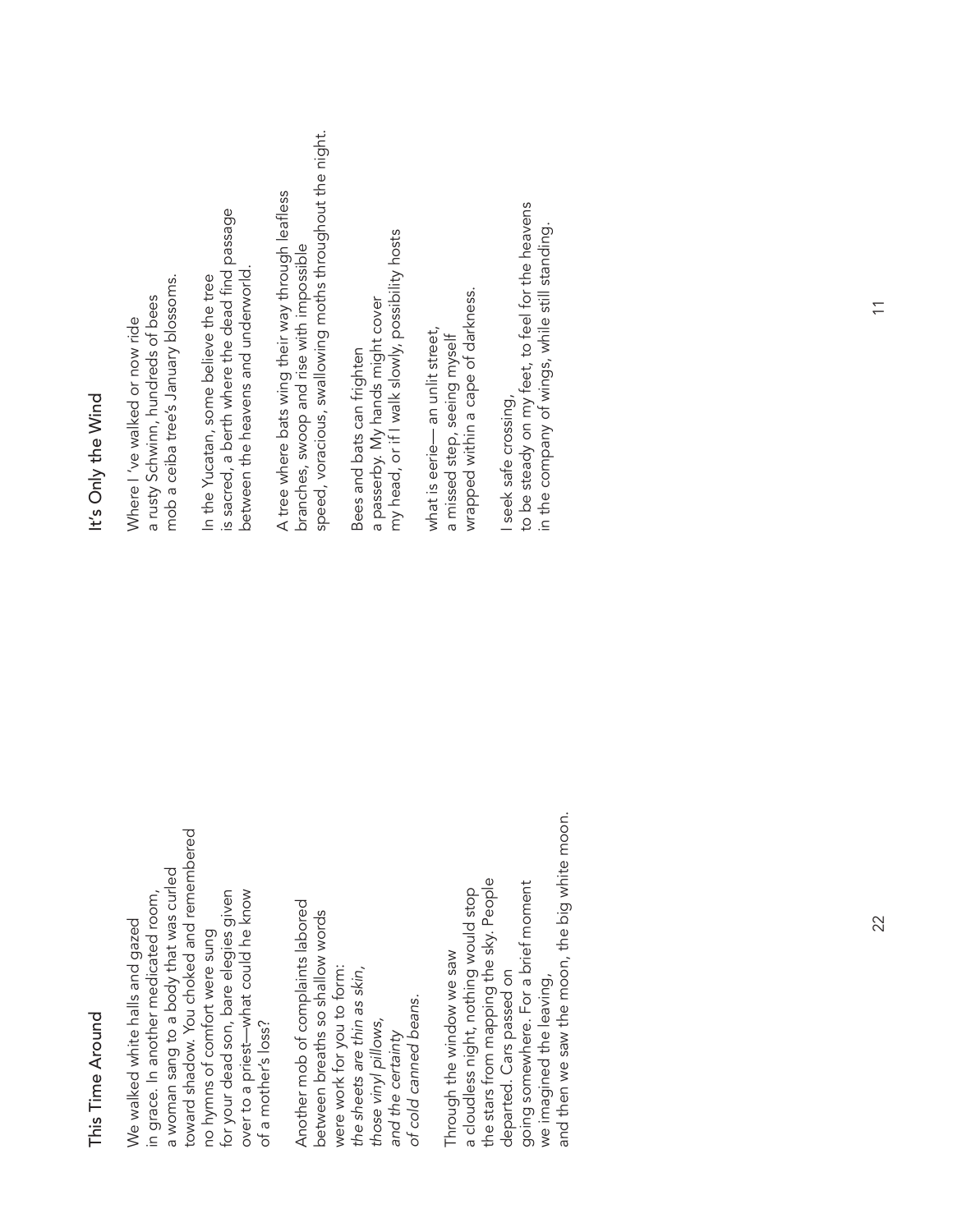| That evening, they read poetry on a stoop, watched fireflies<br>flirt as cardinals called their families to nest. The daughters<br>when dreams are set in motion, the children asleep,<br>in expected time. Yet, in the middle of night<br>The sun will rise and moon will follow<br>and dogs inside, an incessant clock<br>Remember bright costumed days.<br>begged<br>ticks.<br>$\pmb{\mathcal{E}}$<br>and more for razors to sharpen her voice.<br>ticking seconds. She talked context,<br>leave her boots in the reeds, cradle<br>her life in short stories, lived<br>behind veils of addiction, relapse,<br>Only the wall clock spoke in loud<br>and crashed cars. I wondered<br>-would she keep her dress,<br>if she cared less for poems<br>In the valley a dirty wind<br>swirled. If I followed<br>Rivers speak stories.<br>her to the river<br>I couldn't hear<br>stones? | She had forgotten her armor. | Nevertheless.                                                  |
|------------------------------------------------------------------------------------------------------------------------------------------------------------------------------------------------------------------------------------------------------------------------------------------------------------------------------------------------------------------------------------------------------------------------------------------------------------------------------------------------------------------------------------------------------------------------------------------------------------------------------------------------------------------------------------------------------------------------------------------------------------------------------------------------------------------------------------------------------------------------------------|------------------------------|----------------------------------------------------------------|
|                                                                                                                                                                                                                                                                                                                                                                                                                                                                                                                                                                                                                                                                                                                                                                                                                                                                                    |                              |                                                                |
|                                                                                                                                                                                                                                                                                                                                                                                                                                                                                                                                                                                                                                                                                                                                                                                                                                                                                    |                              |                                                                |
|                                                                                                                                                                                                                                                                                                                                                                                                                                                                                                                                                                                                                                                                                                                                                                                                                                                                                    |                              |                                                                |
|                                                                                                                                                                                                                                                                                                                                                                                                                                                                                                                                                                                                                                                                                                                                                                                                                                                                                    |                              |                                                                |
|                                                                                                                                                                                                                                                                                                                                                                                                                                                                                                                                                                                                                                                                                                                                                                                                                                                                                    |                              |                                                                |
|                                                                                                                                                                                                                                                                                                                                                                                                                                                                                                                                                                                                                                                                                                                                                                                                                                                                                    |                              |                                                                |
|                                                                                                                                                                                                                                                                                                                                                                                                                                                                                                                                                                                                                                                                                                                                                                                                                                                                                    |                              |                                                                |
|                                                                                                                                                                                                                                                                                                                                                                                                                                                                                                                                                                                                                                                                                                                                                                                                                                                                                    |                              |                                                                |
|                                                                                                                                                                                                                                                                                                                                                                                                                                                                                                                                                                                                                                                                                                                                                                                                                                                                                    |                              |                                                                |
|                                                                                                                                                                                                                                                                                                                                                                                                                                                                                                                                                                                                                                                                                                                                                                                                                                                                                    |                              |                                                                |
|                                                                                                                                                                                                                                                                                                                                                                                                                                                                                                                                                                                                                                                                                                                                                                                                                                                                                    |                              |                                                                |
|                                                                                                                                                                                                                                                                                                                                                                                                                                                                                                                                                                                                                                                                                                                                                                                                                                                                                    |                              |                                                                |
|                                                                                                                                                                                                                                                                                                                                                                                                                                                                                                                                                                                                                                                                                                                                                                                                                                                                                    |                              |                                                                |
|                                                                                                                                                                                                                                                                                                                                                                                                                                                                                                                                                                                                                                                                                                                                                                                                                                                                                    |                              |                                                                |
|                                                                                                                                                                                                                                                                                                                                                                                                                                                                                                                                                                                                                                                                                                                                                                                                                                                                                    |                              | for a story, one that began long ago, and ended happily after. |
|                                                                                                                                                                                                                                                                                                                                                                                                                                                                                                                                                                                                                                                                                                                                                                                                                                                                                    |                              |                                                                |
|                                                                                                                                                                                                                                                                                                                                                                                                                                                                                                                                                                                                                                                                                                                                                                                                                                                                                    | what she had left to say.    | Their mother's voice was music.                                |

Voice Lessons in a Writing Class

Voice Lessons in a Writing Class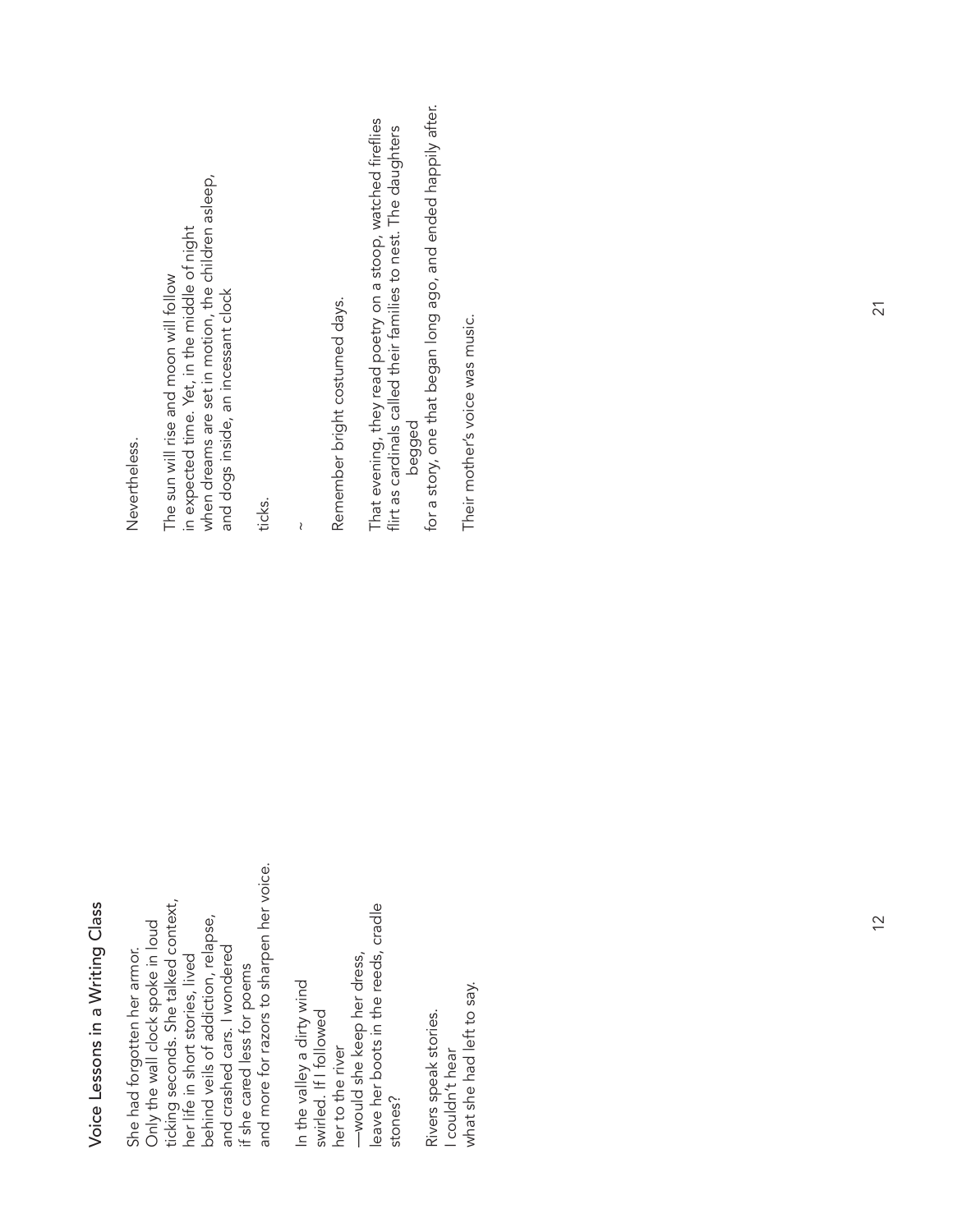# Their Mother's Voice Was Music Their Mother's Voice Was Music

Stories beg for a teller. Stories beg for a teller. Once a mother and her daughters sat cross-legged Once a mother and her daughters sat cross-legged in a field of wild clover. Soft wings of honeybees in a field of wild clover. Soft wings of honeybees brushed their skin, they were not afraid. brushed their skin, they were not afraid.

*sparrows are plain does not know beauty,* a daughter thought sparrows are plain does not know beauty, a daughter thought They ate sandwiches and pie, guessed names of birds, They ate sandwiches and pie, guessed names of birds, drew pictures on squares of paper. Whoever said drew pictures on squares of paper. *Whoever said*

and sketched a crown and crest on a brown body. The other, and sketched a crown and crest on a brown body. The other, tired of sitting, stood, twirled circles in the unmowed field, tired of sitting, stood, twirled circles in the unmowed field, arms out-stretched, said the names of every state she arms out-stretched, said the names of every state she remembered, remembered,

and their capitals. and their capitals.

~

Grief cries for a window. Grief cries for a window.

a silver casket, her face twisted, her mouth a wound? a silver casket, her face twisted, her mouth a wound? Why keep the photograph of a mother clutching Why keep the photograph of a mother clutching

At home, her daughter's wedding dress hangs slack At home, her daughter's wedding dress hangs slack on a padded hanger. Days before, bullets ripped on a padded hanger. Days before, bullets ripped

no one heard them shatter. At the party, fourteen people no one heard them shatter. At the party, fourteen people her girl's chest into air. A water glass flew her girl's chest into air. A water glass flewshredded into a river shredded into a river

of flesh and blood, that day in San Bernardino. of flesh and blood, that day in San Bernardino.

~

### A River

gathers rain and wind-blown gathers rain and wind-blown children who will leap off children who will leap off A river snakes lowlands, A river snakes lowlands, a fishing pole, a kayak, a fi shing pole, a kayak, and summer picnics, and summer picnics, seeds, ferries folks seeds, ferries folks a dock. But a river is not But a river is not

a dream—

a dream-

 it's our fathers' homemade stew, it's our fathers' homemade stew, notice all the weed-free fi elds waving grain? notice all the weed-free fields waving grain? from industries, refineries, and farms from industries, refineries, and farmsall that spews or slips into the water all that spews or slips into the water

where the cards are dealt-what where the cards are dealt—what glow leaks from the landfill? glow leaks from the landfi ll? There's a hush in the house There's a hush in the house

down to the river. down to the river. All things run all things run All things run all things run

from the faucet. from the faucet what is drawn what is drawn We forget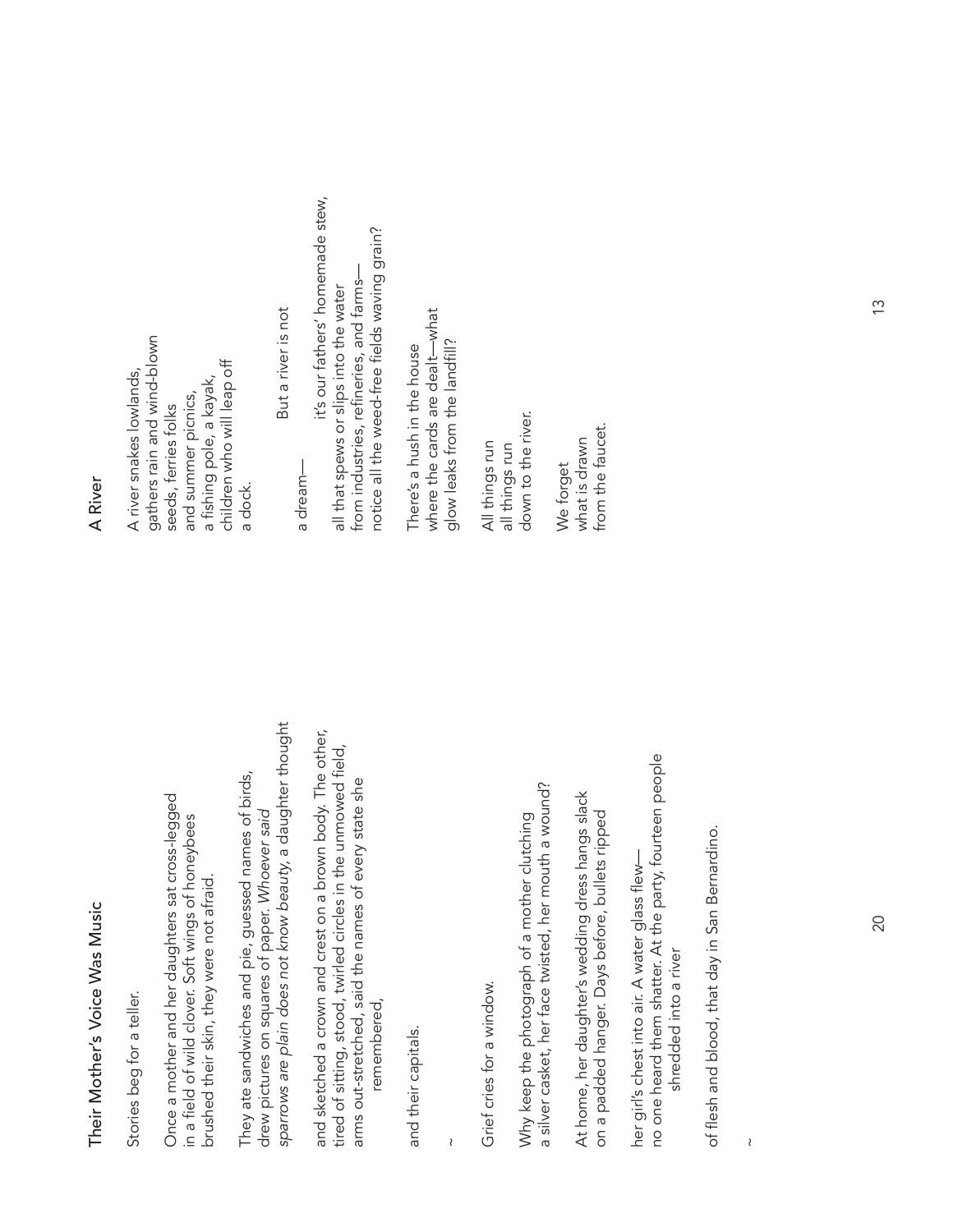# The Suckers Are Running The Suckers Are Running

It's good that we do not have to kill the sun, It's good that we do not have to kill the sun, or the moon or the stars. or the moon or the stars. -Ernest Hemingway —Ernest Hemingway

as serpentine tails twisted adrift, as serpentine tails twisted adrift, s fleet. We'd try to catch sight mate, their coming and going mate, their coming and going is fleet. We'd try to catch sight and danced in a watery bed. and danced in a watery bed. When the Longnose fish When the Longnose fish

Sleek bodies churned under a blanket Sleek bodies churned under a blanket the dying gleam heaped by the road. the dying gleam heaped by the road. of water. Still, we were unprepared of water. Still, we were unprepared ubies and pearls onto the lawn, rubies and pearls onto the lawn, My father lay wait by the shore. My father lay wait by the shore. sputtered. Soft bellies dripped sputtered. Soft bellies dripped when he thrust and lifted, when he thrust and lifted, writhing on a spear. Gills writhing on a spear. Gills fish by fish, into the air fish by fish, into the air

Why do you cry over some damned fish? *Why do you cry over some damned fi sh?*

by a million stars as it darkened. We drew a breath, by a million stars as it darkened. We drew a breath, We looked into the sky, illustrated We looked into the sky, illustrated gathered our legs and ran. gathered our legs and ran.

# A Grandmother's Mirror A Grandmother's Mirror

Marilyn offered to buy it out from under her. Marilyn offered to buy it out from under her. dresser with mirror. So prized, her friend dresser with mirror. So prized, her friend Grandma treasured her cherry wood Grandma treasured her cherry wood Grandma said she wasn't dead yet Grandma said she wasn't dead yet and besides, mirrors keep secrets. and besides, mirrors keep secrets.

handkerchiefs with ironed edges. A string of pearls. handkerchiefs with ironed edges. A string of pearls. Letters. After the dresser moved to me the secrets Letters. After the dresser moved to me the secrets with ruby lipstick, polish, and rouge. Embroidered with ruby lipstick, polish, and rouge. Embroidered The dresser passed to my mother and it filled The dresser passed to my mother and it filled unfolded. unfolded.

in slanted script yellowed in an envelope. A photo of a man in slanted script yellowed in an envelope. A photo of a man on papers with a notary's seal. An apology written on papers with a notary's seal. An apology written Inside a stationer's box my name was changed Inside a stationer's box my name was changed with my eyes, my lips. What was untold with my eyes, my lips. What was untold remained. emained.

we feel for movement and nod. Are we within a photograph, we feel for movement and nod. Are we within a photograph, and lean, the other full-bodied with baby. Together and lean, the other full-bodied with baby. Together My daughters stand beside me now. One is tall My daughters stand beside me now. One is tall the dresser mirror our frame? My hands move the dresser mirror our frame? My hands move instinctively and brush away the dust. instinctively and brush away the dust.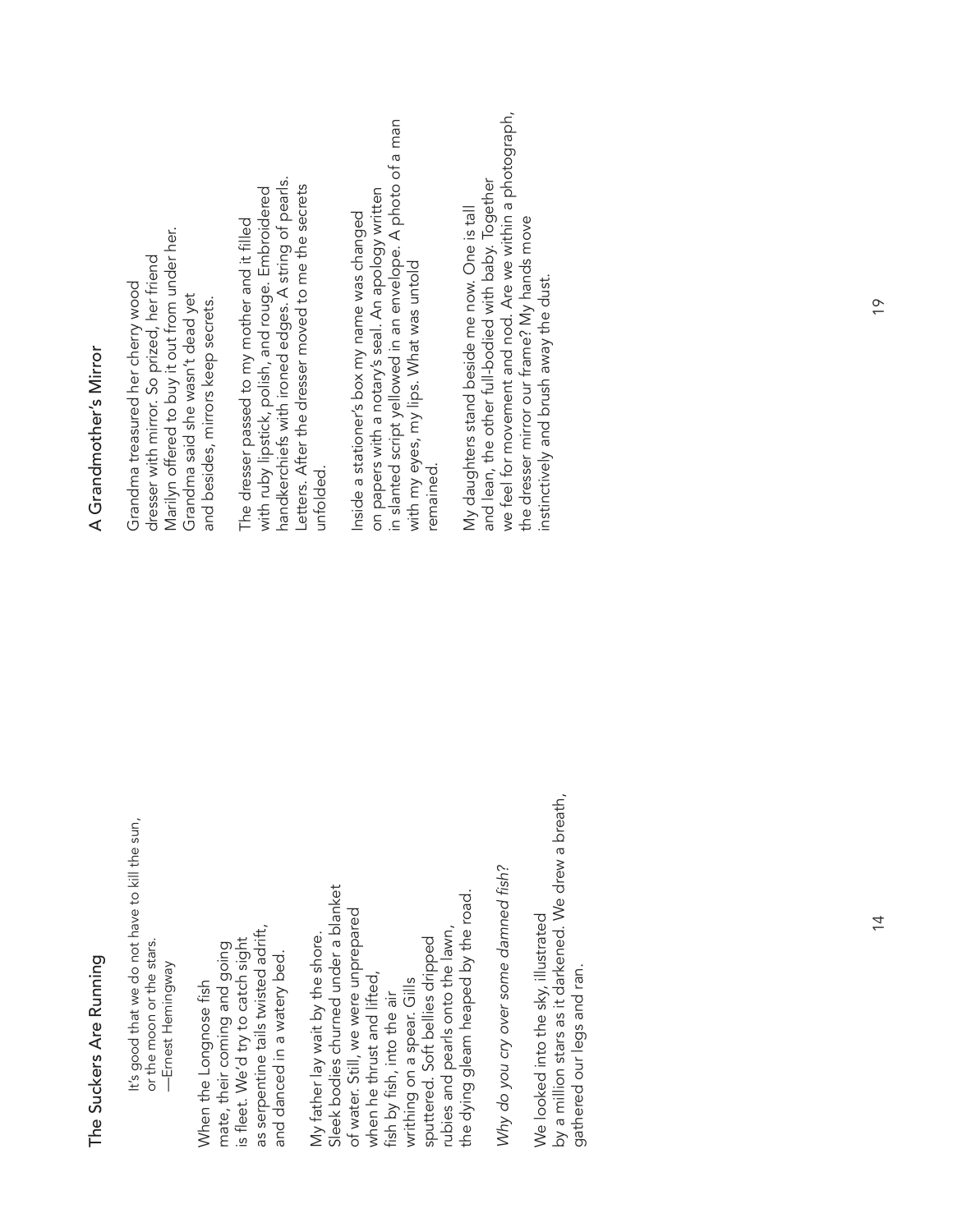### Sugar Maple Sugar Maple

for Grace

letting go and falling. She is standing letting go and falling. She is standing When we were tender green When we were tender green Bold you were and so was I Bold you were and so was I and sweet, she held us and sweet, she held us with beetles and birds with beetles and birds our pockets full, juicy our pockets full, juicy weathered and lined, weathered and lined, empty<br>as winter is here. in wind and rain as winter is here. in wind and rain in the sway. caught close still

#### **Wild Ride** Wild Ride

the volume, their roar. They anchored the volume, their roar. They anchored It had been a quiet morning Someone clicked the TV and flipped Someone clicked the TV and fl ipped It had been a quiet morning to wrangle the waves. They bucked to wrangle the waves. They bucked After the storm blew over, After the storm blew over, between them. Neither expected between them. Neither expected walls as a squall blew through of lightning tore the sky,<br>shredded a hickory tree. Tinder shredded a hickory tree. Tinder sideways. No one saw the kids drop the jet skis into the water drop the jet skis into the water sideways. No one saw the kids and bounced out of the cove. dinner was served, usual time. channels. No one said a word walls as a squall blew through-Over the bay, sleeves dinner was served, usual time. and bounced out of the cove. in a hurry, hid behind interior Over the bay, sleeves channels. No one said a word as the temperature dropped in a hurry, hid behind interior as the temperature dropped before words collided, chilly before words collided, chilly their house into the lake. of lightning tore the sky, their house into the lake. mean enough to shove mean enough to shove and rain rode the wind and rain rode the wind

about the rain or remnants that scarred

about the rain or remnants that scarred

more than the landscape.

more than the landscape.